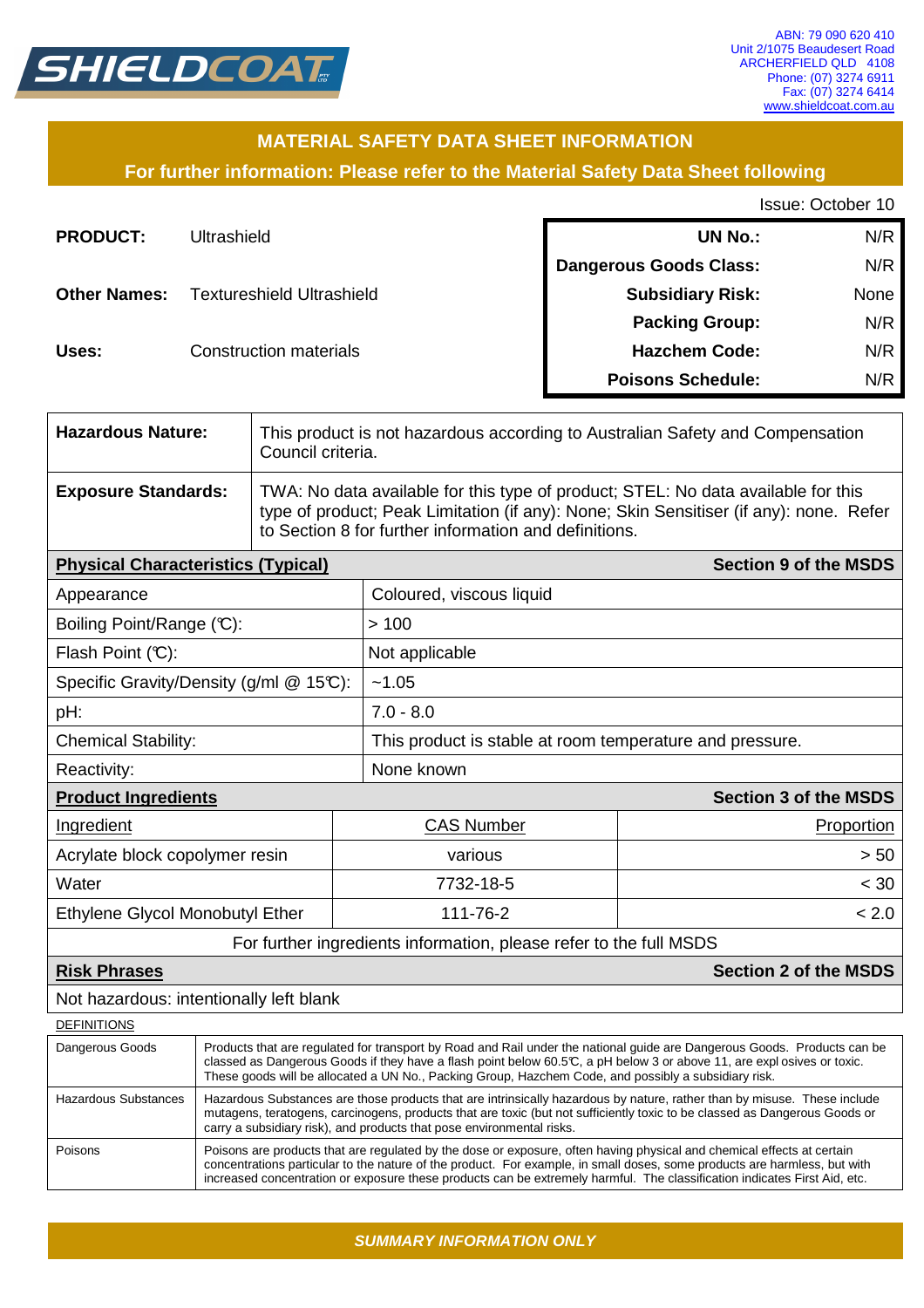

# **1. IDENTIFICATION**

| <b>Product Name:</b>      | Ultrashield                                  |
|---------------------------|----------------------------------------------|
| <b>Other Names:</b>       | Ultrashshield Thermo                         |
| <b>Chemical Family:</b>   | Liquid Glaze                                 |
| <b>Molecular Formula:</b> | Not Applicable                               |
| <b>Recommended Use:</b>   | <b>Construction materials</b>                |
| Supplier:                 | <b>Shieldcoat Pty Ltd</b>                    |
| ABN:                      | 79 090 620 410                               |
| <b>Address:</b>           | 2/1075 Beaudesert Road, Archerfield Qld 4108 |
| Telephone:                | +61 7 3274 6911                              |
| Fax:                      | +61 7 3274 6414                              |
| <b>Emergency Phone:</b>   | 0414 479 458                                 |
| All other inquiries:      | +61 7 3274 6911                              |

# **2. HAZARDS IDENTIFICATION**

#### **Hazard Classification**

This product is not hazardous according to Australian Safety and Compensation Council criteria.

#### **Hazard Category**

This section is intentionally left blank.

#### **Risk Phrases**

Not hazardous: intentionally left blank

#### **Safety Phrases**

Not hazardous: intentionally left blank

#### **Dangerous Goods Classification**  N/R

#### **Poisons Schedule**

N/R

# **3. COMPOSITION: Information on Ingredients**

| <b>Chemical Ingredient</b>      | <b>CAS Number</b> | <b>Proportion (% v/v)</b> |
|---------------------------------|-------------------|---------------------------|
| Acrylate block copolymer resin  | various           | > 50                      |
| Water                           | 7732-18-5         | $<$ 30                    |
| Ethylene Glycol Monobutyl Ether | 111-76-2          | < 2.0                     |
| Mould inhibitor                 | various           | < 0.1                     |
| <b>Surfactants</b>              | various           | < 2.0                     |

# **4. FIRST AID MEASURES**

**For advice, contact Poisons Information Centre (Phone Australia: 13 1126) or a doctor.** 

## **Ingestion**

If swallowed, DO NOT induce vomiting. Keep at rest. Seek immediate medical attention.

#### **Eye Contact**

Flush eyes with large amounts of water until irritation subsides. Seek immediate medical attention.

## **Skin Contact**

Flush area with large amounts of water and wash area with soap if available. Remove contaminated clothing, including shoes, and launder before reuse. Seek medical attention for skin irritations.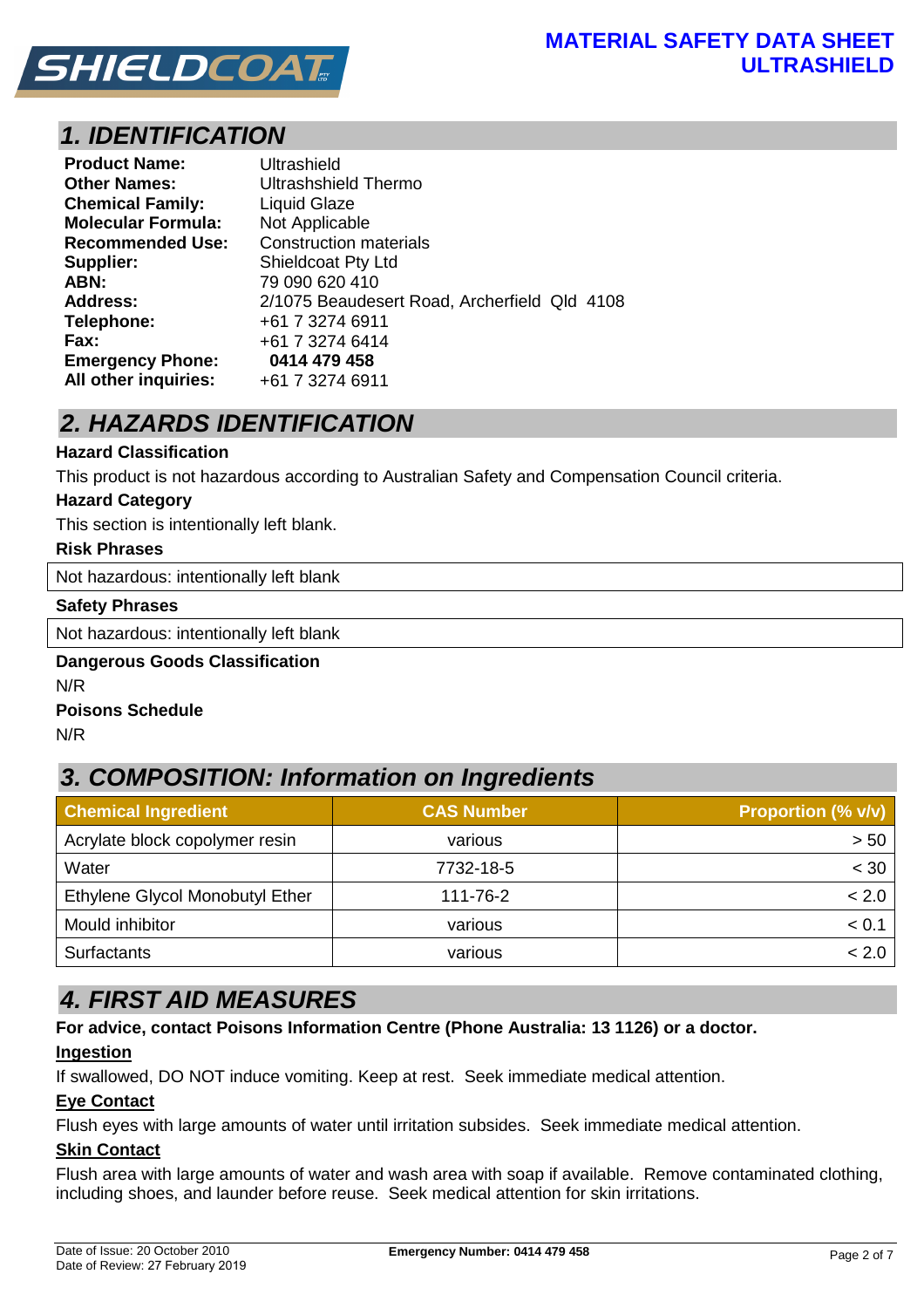

## **Inhalation**

Using proper respiratory protection, immediately remove the affective victim from exposure. Administer artificial respiration if breathing has stopped. Keep at rest. Seek immediate medical attention.

## **First Aid Facilities**

Provide eye baths and safety showers.

## **Medical Attention**

Treat according to symptoms.

# **5. FIRE FIGHTING MEASURES**

Shut off product that may 'fuel' a fire if safe to do so. Allow trained personnel to attend a fire in progress providing fire fighters with this Material Safety Data Sheet. Prevent extinguishing media from escaping to drains and waterways.

#### **Suitable Extinguishing Media**

Product will not burn.

#### **Hazards from combustion products**

None: product will not burn.

## **Precautions for fire fighters and special protective equipment**

None: product will not burn.

#### **Hazchem Code**

N/R

# **6. ACCIDENTAL RELEASE MEASURES**

## **Emergency Procedures**

Prevent product from escaping to drains and waterways. Contain leaking packaging in a containment drum. Prevent vapours or dusts from building up in confined areas. Ensure that drain valves are closed at all times. Clean up and report spills immediately.

## **Methods and materials for containment**

## **Major Land Spill**

- Eliminate sources of ignition.
- Warn occupants of downwind areas of possible fire and explosion hazard, where present.
- Prevent product from entering sewers, watercourses, or low-lying areas.
- Keep the public away from the area.
- Shut off the source of the spill if possible and safe to do so.
- Advise authorities if substance has entered a watercourse or sewer or has contaminated soil or vegetation.
- Take measures to minimise the effect on the ground water.
- Contain the spilled product using the resources in the spill kit.
- Recover by pumping use explosion proof pump or hand pump or with a suitable absorbent material.
- Consult an expert on disposal of recovered material and ensure conformity to local disposal regulations.
- See "First Aid Measures" and "Stability and Reactivity"

## **Major Water Spill**

- Eliminate any sources of ignition.
- Warn occupants and shipping in downwind areas of possible fire and explosion hazard, where present.
- Notify the port or relevant authority and keep the public away from the area.
- Shut off the source of the spill if possible and safe to do so.
- Confine the spill if possible.
- Remove the product from the surface by skimming or with suitable absorbent material.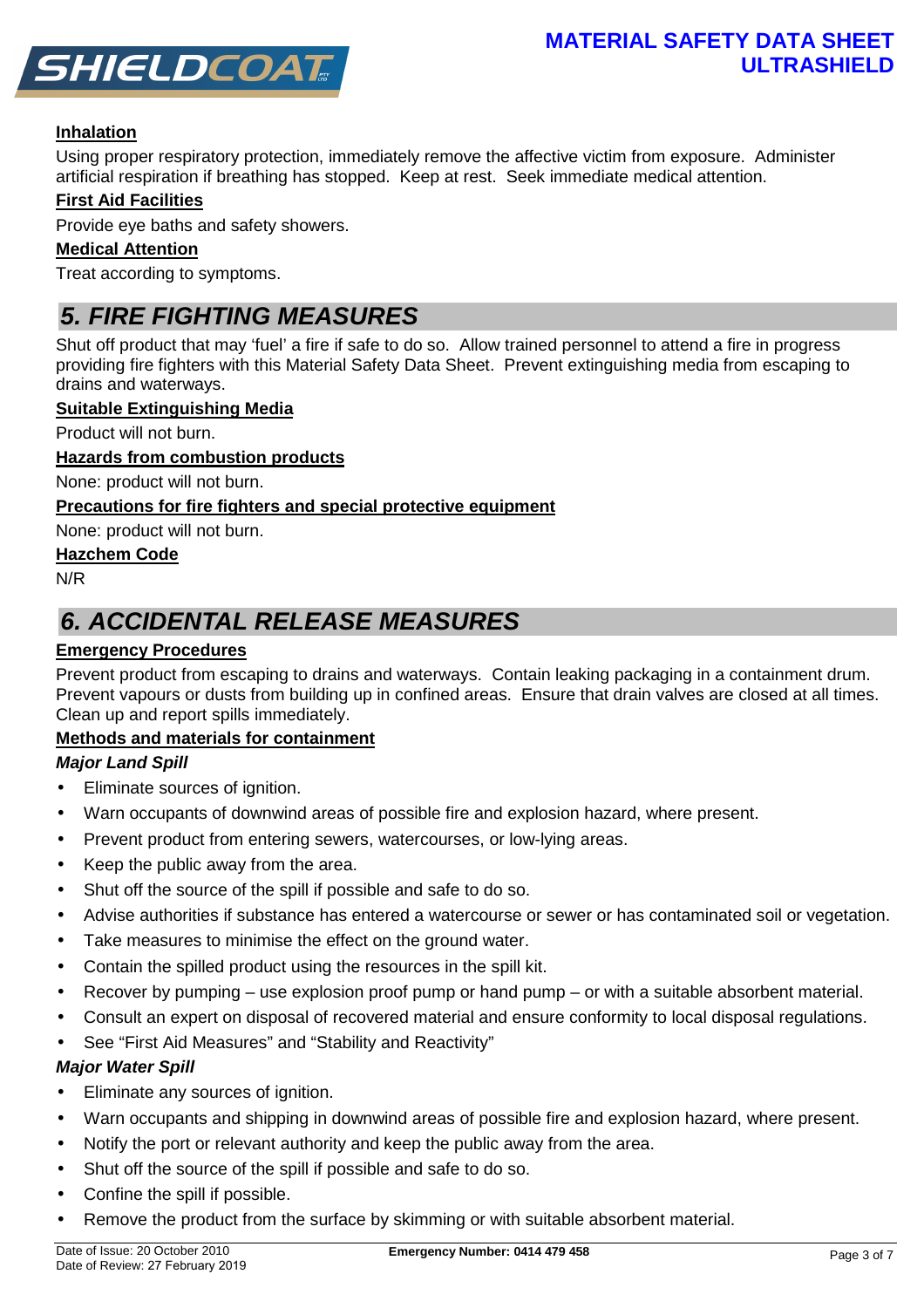

- Consult an expert on disposal of recovered material and ensure conformity to local disposal regulations.
- See "First Aid Measures" and "Stability and Reactivity".

# **7. HANDLING AND STORAGE**

### **Precautions for Safe Handling**

There are no specific safety requirements for handling this product. Standard industrial hygiene and safety practice is recommended when using this product.

## **Conditions for Safe Storage**

There are no specific safety requirements for storing this product. Consider checking containers for leaks periodically and protect the packaging from physical damage (store out of direct sunlight, away from high traffic areas, etc.).

#### **Incompatible Materials**

None known

# **8. EXPOSURE CONTROLS: PERSONAL PROTECTION**

## **National Exposure Standards**

The time weighted average concentration (TWA) for this product is: No data available for this type of product, which means the highest allowable exposure concentration in an eight-hour day for a five-day working week. The short term exposure limit (STEL) is: No data available for this type of product, which is the maximum allowable exposure concentration at any time. Replacing a TWA or STEL value for some products is a Peak Limitation value (Peak): None applies in this case. In addition to the exposure concentrations may be a subsidiary caution in such cases where the product is a skin sensitiser, represented as (Sk), where none applies in this case.

#### **Biological Limit Values (BLV)**

No data available for this type of product

#### **Engineering Controls: Ventilation**

The use of local exhaust ventilation is recommended to control process emissions near the source. Laboratory samples should be handled in a fume hood. Provide mechanical ventilation of confined spaces. Use explosion proof equipment.

#### **Personal Protective Equipment**

**Respiratory Protection:** Where concentrations in air may approach or exceed the limits described in the National Exposure Standards, it is recommended to use a half-face filter mask to protect from overexposure by inhalation. A type 'A' filter material is considered suitable for this product.

**Eye Protection:** Always use safety glasses or a face shield when handling this product.

**Skin/Body Protection:** Always wear long sleeves, long trousers, or coveralls, and enclosed footwear or safety boots when handling this product. It is recommended that chemical resistant gloves be worn when handling this product.

# **9. PHYSICAL AND CHEMICAL PROPERTIES**

| <b>Property</b>                 | <b>Unit of measurement</b> | <b>Typical Value</b>  |
|---------------------------------|----------------------------|-----------------------|
| Appearance                      | None                       | Clear, viscous liquid |
| <b>Boiling Point/Range</b>      | C                          | >100                  |
| <b>Flash Point</b>              | C                          | Not applicable        |
| SG/Density (@ 15°C)             | g/ml; kgm $^{-3}$          | ~1.05                 |
| Vapour Pressure @ 20°C          | kPa                        | No data available     |
| Vapour Density @ 20°C           | g/ml; kgm $^{-3}$          | No data available     |
| <b>Autoignition Temperature</b> | C                          | Not applicable        |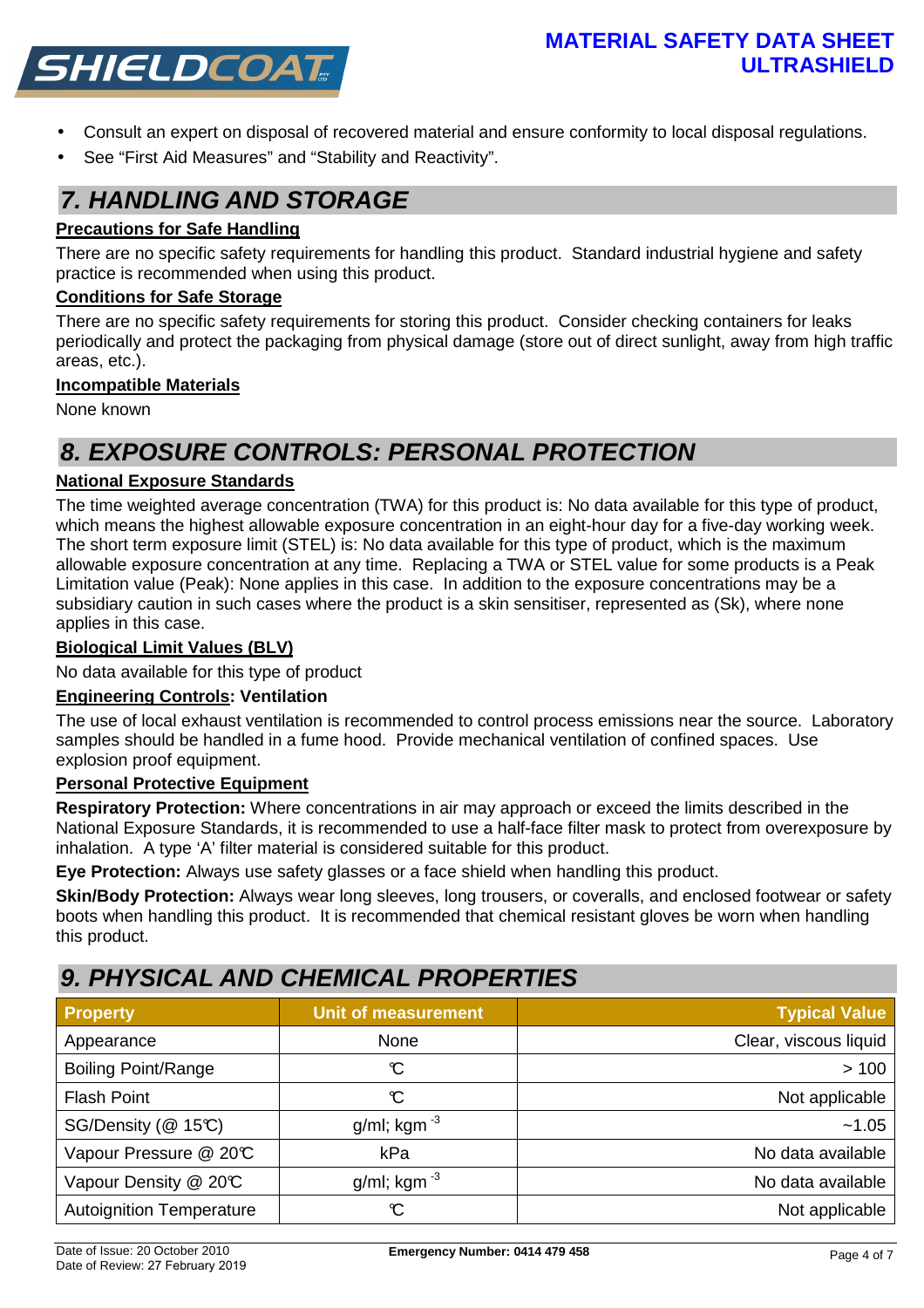



| <b>Property</b>          | <b>Unit of measurement</b> | <b>Typical Value</b> |
|--------------------------|----------------------------|----------------------|
| Explosive Limits in Air  | % vol/vol                  | Not applicable       |
| Viscosity @ 20°C         | cPs, mPas                  | > 400                |
| Percent volatiles        | % vol/vol                  | 40%                  |
| Acidity/alkalinity as pH | None                       | $7.0 - 8.0$          |
| Solubility in Water      | g/l                        | Water soluble        |
| Other solvents           | -                          | None                 |

The values listed are indicative of this product's physical and chemical properties. For a full product specification, please consult the Technical Data Sheet.

# **10. STABILITY AND REACTIVITY**

## **Chemical stability**

This product is stable at room temperature and pressure.

#### **Conditions to avoid**

None known

#### **Hazardous decomposition products**

None known

#### **Hazardous reactions**

None known

#### **Hazardous polymerisation**

Will not occur

# **11. TOXICOLOGICAL INFORMATION**

#### **Acute Effects**

#### **Ingestion**

Ingestion will result in discomfort on swallowing. No narcotic effects are expected.

#### **Eye Contact**

This product will cause discomfort to the eye and surrounding tissue. These effects will subside with appropriate First Aid.

#### **Skin Contact**

This product is unlikely have any effect on the skin, however, individuals with pre-existing skin conditions may experience some sensitivity.

#### **Inhalation**

Inhalation of this product is unlikely and no vapours are present in the formula.

#### **Chronic Effects**

None known

#### **Other Health Effects Information**

None known

#### **Toxicological Information**

Oral LD<sub>50</sub>: No data available

Dermal LD<sub>50</sub>: No data available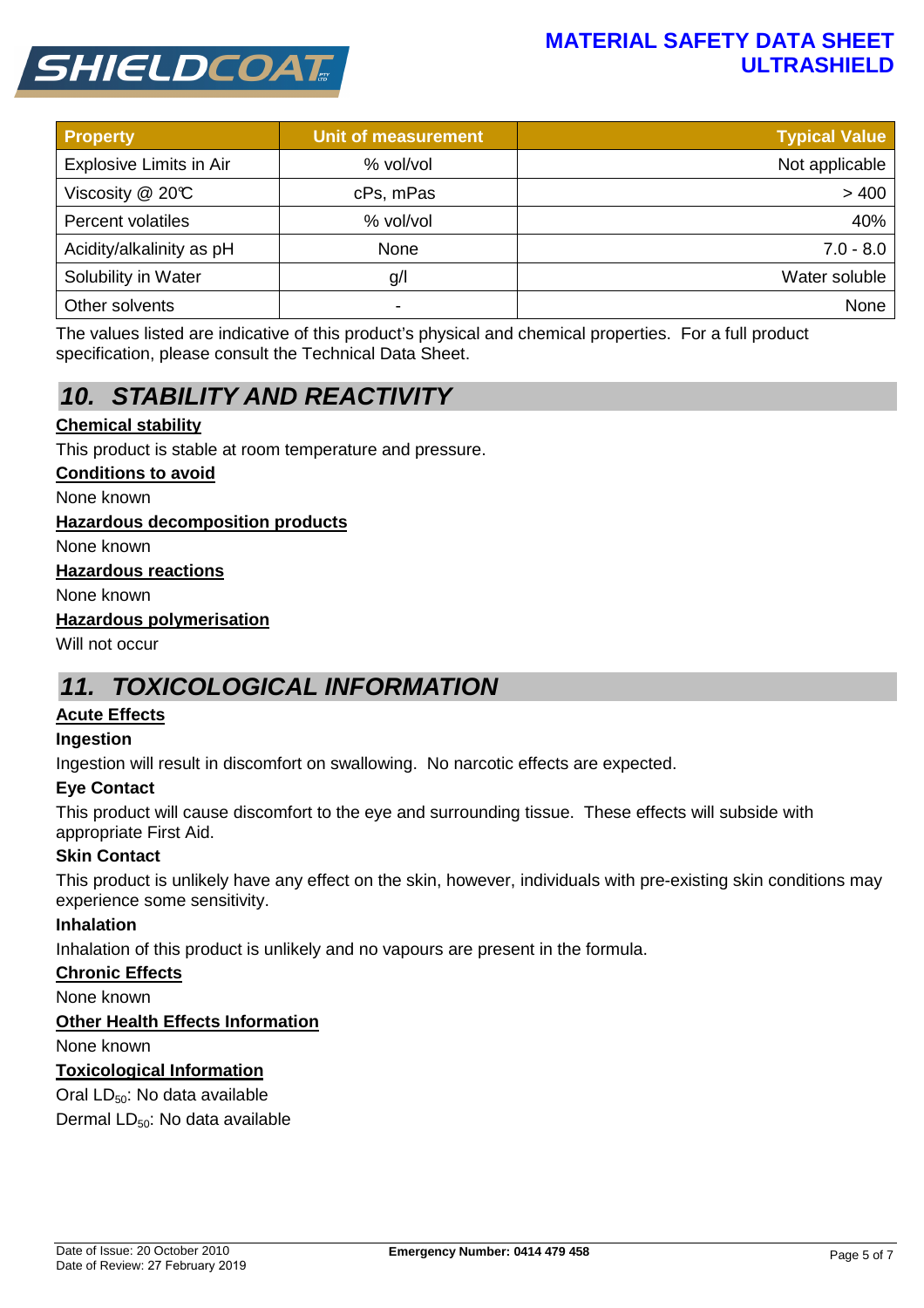

# **12. ECOLOGICAL INFORMATION**

# **Ecotoxicity**

# **Aquatic Toxicity:**

| Fish Toxicity $LC_{50}$ :        | No data available |
|----------------------------------|-------------------|
| Daphnia Magna EC <sub>50</sub> : | No data available |
| Blue-green algae:                | No data available |
| Green algae:                     | No data available |

#### **Persistence/Biodegradability:**

This product is expected to persist.

#### **Mobility:**

This product is unlikely to be very mobile.

# **13. DISPOSAL CONSIDERATIONS**

#### **Disposal Methods**

Empty packaging should be taken for recycling, recovery or disposal through a suitably qualified or licensed contractor. Care should be taken to ensure compliance with national and local authorities. Packaging may still contain product residue that may be harmful. Ensure that empty packaging is managed in accordance with Dangerous Goods regulations.

#### **Special Precautions**

This product is not suitable for disposal by either landfill or via municipal sewers, drains, natural streams or rivers. This product is ashless and can be incinerated in a regulated facility. In the absence of a designated industrial incinerator, this product should be treated and disposed through chemical waste treatment, or considered for use in solvent recycling.

# **14. TRANSPORT INFORMATION**

| <b>Road and Rail Transport</b> |                   | <b>Marine Transport</b>    |                   | <b>Air Transport</b>       |                   |
|--------------------------------|-------------------|----------------------------|-------------------|----------------------------|-------------------|
| UN No.                         | N/R               | UN No.                     | N/R               | UN No.                     | N/R               |
| Proper<br>Shipping<br>Name     | Roof tile coating | Proper<br>Shipping<br>Name | Roof tile coating | Proper<br>Shipping<br>Name | Roof tile coating |
| <b>DG Class</b>                | N/R               | <b>DG Class</b>            | N/R               | <b>DG Class</b>            | N/R               |
| Sub. Risk                      | None              | Sub. Risk                  | None              | Sub. Risk                  | None              |
| Packing<br>Group               | N/R               | Packing<br>Group           | N/R               | Packing<br>Group           | N/R               |
| Hazchem                        | N/R               | Hazchem                    | N/R               | Hazchem                    | N/R               |

#### **Dangerous Goods Segregation**

This product is not classified as Dangerous Goods for Transport by Road and Rail.

# **15. REGULATORY INFORMATION**

**Country/Region:** Australia **Inventory:** AICS **Status:** Listed **Poisons Schedule:** N/R